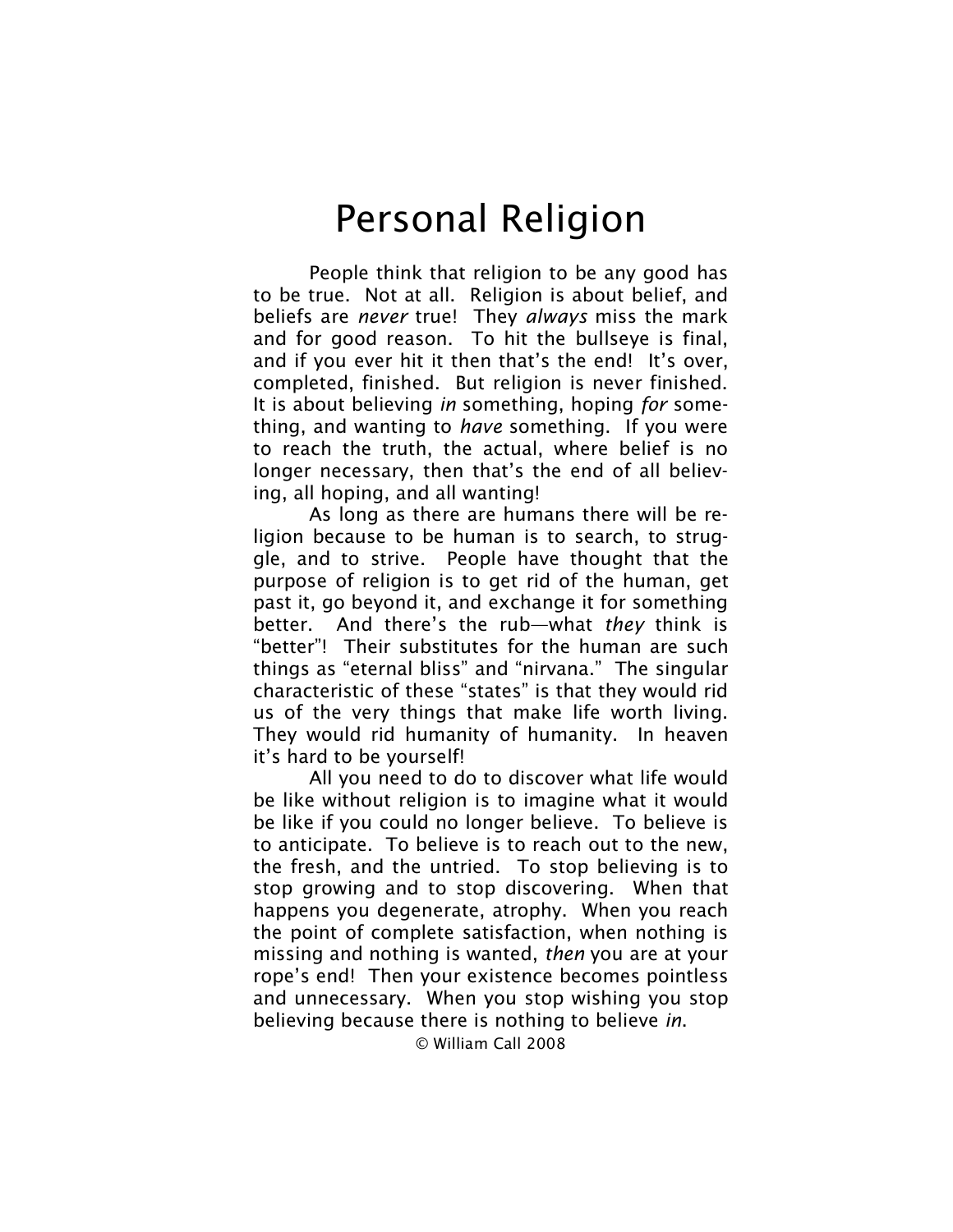Belief is impossible without desire, and desire is impossible without lacking something. To believe in something is to want something you don't have. Excess and satiation, these are the enemies of belief. The person who has everything and who lacks nothing is the skeptic, the scoffer, the infidel. A satiated person is a vacuous person because the person who is full to the brim has nothing to look forward to. Such a person is bereft of desire, and where there is no desire there is hopelessness, despondency, and despair.

Religion is about reaching out further. To put one's religion into effect one must go beyond the ordinary, the everyday, and the routine. To actualize one's belief one must discover something never before discovered. One must remove the wrappings, explore the mysteries, and penetrate deep into the core until one attains the center, the heart, the marrow, the very essence, the reality of things!

The truly religious life is never compartmentalized. The true believer makes no distinction between the sacred and the secular. To the true believer the secular *is* the sacred! People who really believe don't take time out from their daily pursuits to "practice" their religion. Their daily pursuits *are* their religion. The true believer never stops believing and therefore never stops pursuing the objects of belief.

And too, all claims to the contrary set aside, religion is *necessarily* man-made. If a religion were made by a non-human it would serve no human purpose. Only we humans know what it's like to be human. Religions are created by people for people and therefore address what people want and need.

Your belief is centered in yourself. Whatever your "confessions"—your formalized recitations of belief—you never believe in an all-powerful God.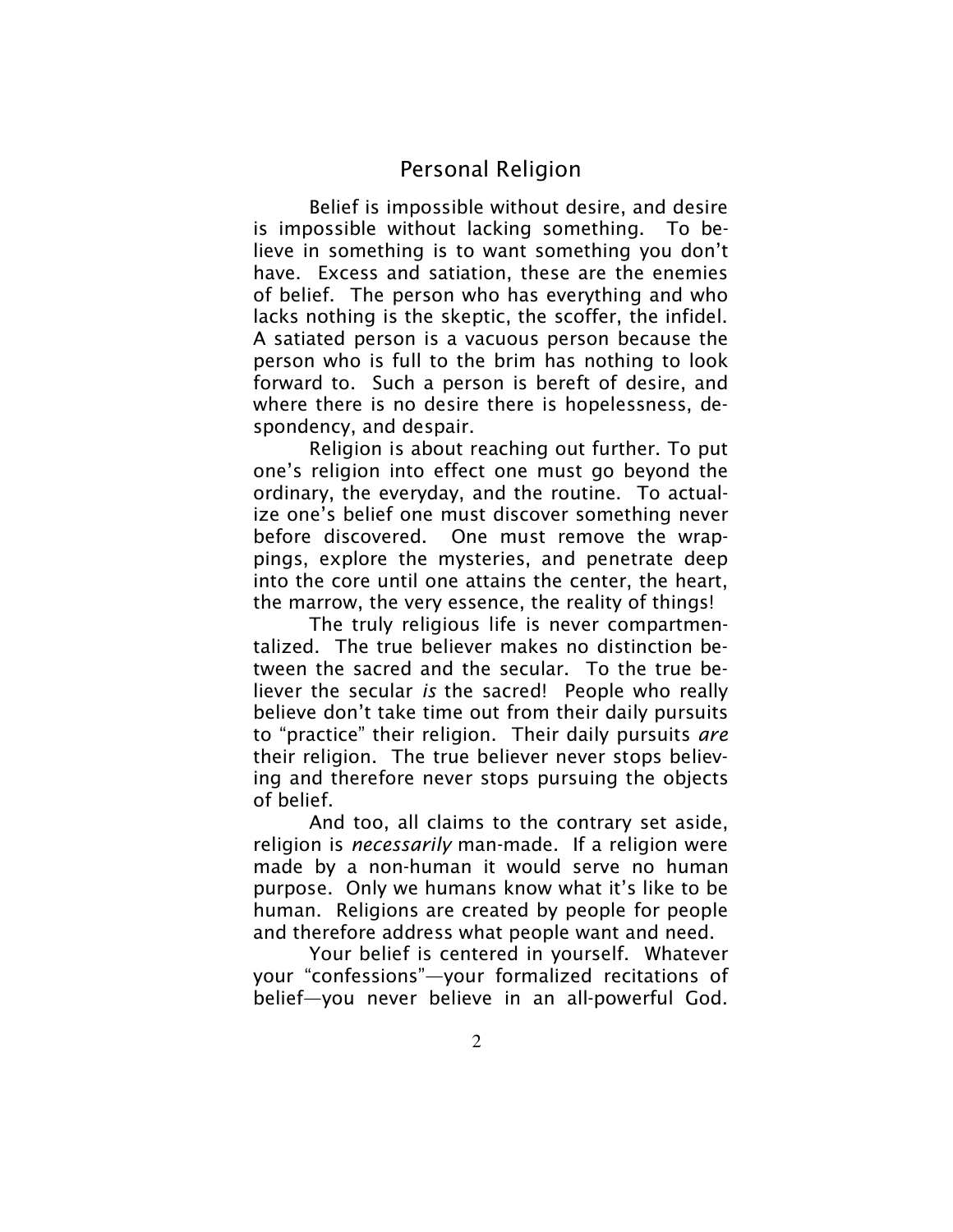You can't believe in such a being because an absolute being has no potential. Your belief of necessity is in what is growing, increasing. Your professed "faith in God" (if you so profess) is code for your belief in your *own* self and in your *own* potential. Your statements of belief are your affirmations that in you is the potential to become more than you have been. To believe in yourself is to believe that you are infinitely, eternally expandable.

When you pray to God you are only praying to yourself. Your pleas to God are your attempts to shore yourself up, to give yourself the courage to rise up to meet the challenges and face the obstacles that stand in your way.

\* \* \*

When Joseph Smith, the American prophet, proclaimed in 1844 that "God…is a man" (in the *King Follett Discourse*), he introduced a new perspective of religion, and from that new perspective came what we know today as "personal religion."

Religion today addresses the individual person (as opposed to people collectively). In former times the "word of God" was directed to all the people as a group as opposed to any one person individually. A mandate to believe in God meant that all people's religion was supposed to be the same. One size, by royal command, had to fit all. Everybody was supposed to believe what the king or the monarch believed, and if you believed otherwise you could not only be burnt at the stake for heresy you could be decapitated for treason.

Joseph Smith's new perspective changed all of that. His reasoning was simple: God is real, God is a man, and therefore men (human beings) are real! God is a person (an individual), and therefore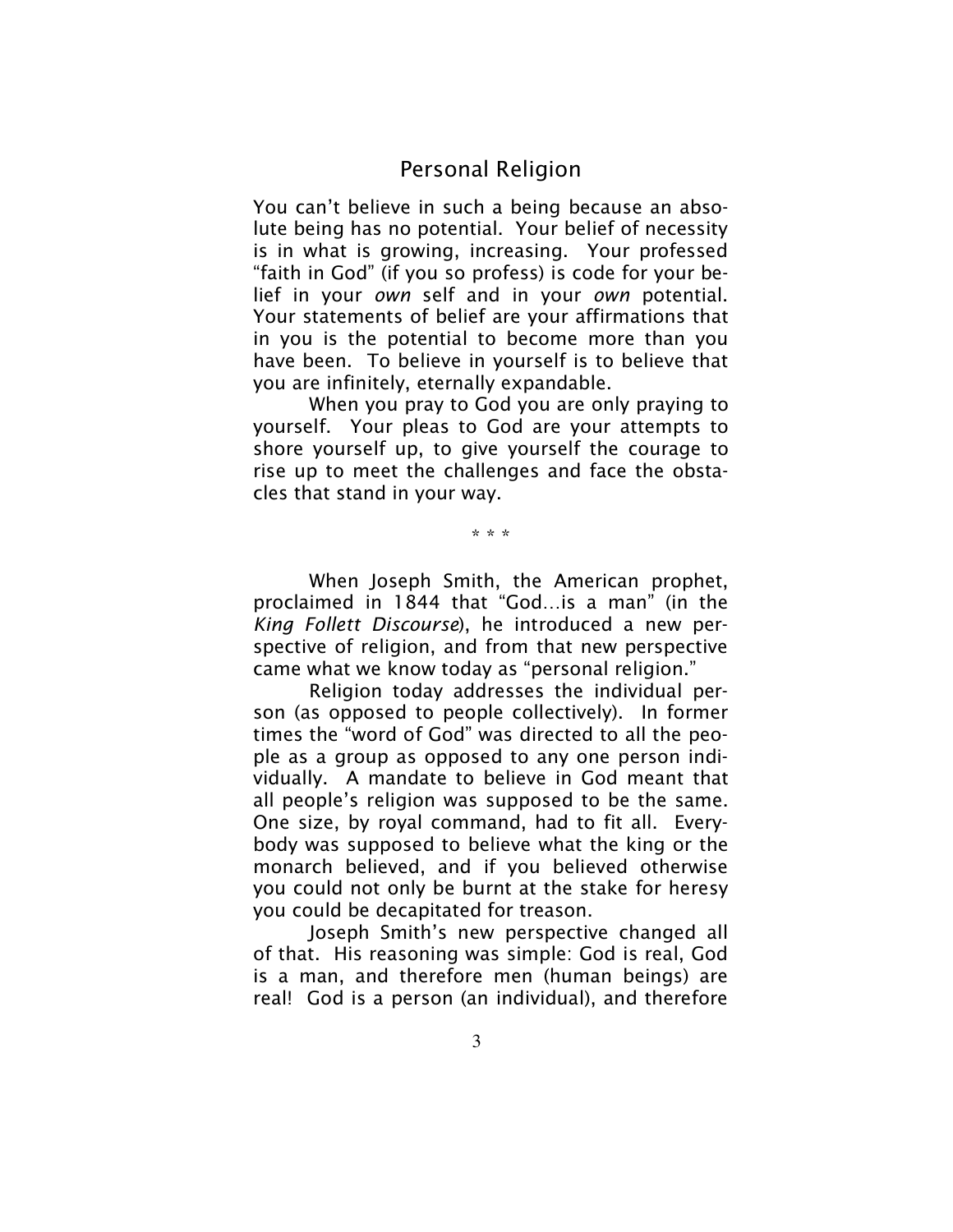each individual person is a god (or goddess). A person is a god because in each individual person is something real that is both divine and everlasting.

Joseph Smith spoke of human beings as selfexistent entities. Human intelligence is not made. "God never had the power to create the spirit of man at all," he exclaimed. The intelligence, the essence, the "spirit" of every individual person was never made. It was "in the beginning with God," it existed before "the foundation of the world," and will continue to exist forever.

Joseph Smith, of course, was not the first person to think that humans are real. Many examples of classical Greek and Roman art can be viewed as assuming human reality. In the works of famous writers like Shakespeare, Milton, Goethe, Mozart, and Beethoven (to name a few) the reality of human experience is implicit. Many of Joseph Smith's contemporaries like Emerson, Dickinson, Melville, and Whitman also made claims as to the reality of what humans experience and of their ability to experience it.

Joseph Smith was far from alone in his thinking, but he was alone when it came to putting the idea of human reality into a religious context. People had for centuries believed religion to be something ethereal, otherworldly. The American prophet brought it down to earth.

That the God-is-a-person/person-is-a-god idea would have its birth on the American frontier isn't coincidental, because, as is commonly recognized, frontier American life was naturally conducive to an individualistic perspective. People on the frontier had to be self-reliant (as Emerson noted) because on the frontier there was no one to turn to except to oneself for survival. That doesn't mean that frontier people weren't often religious in a conven-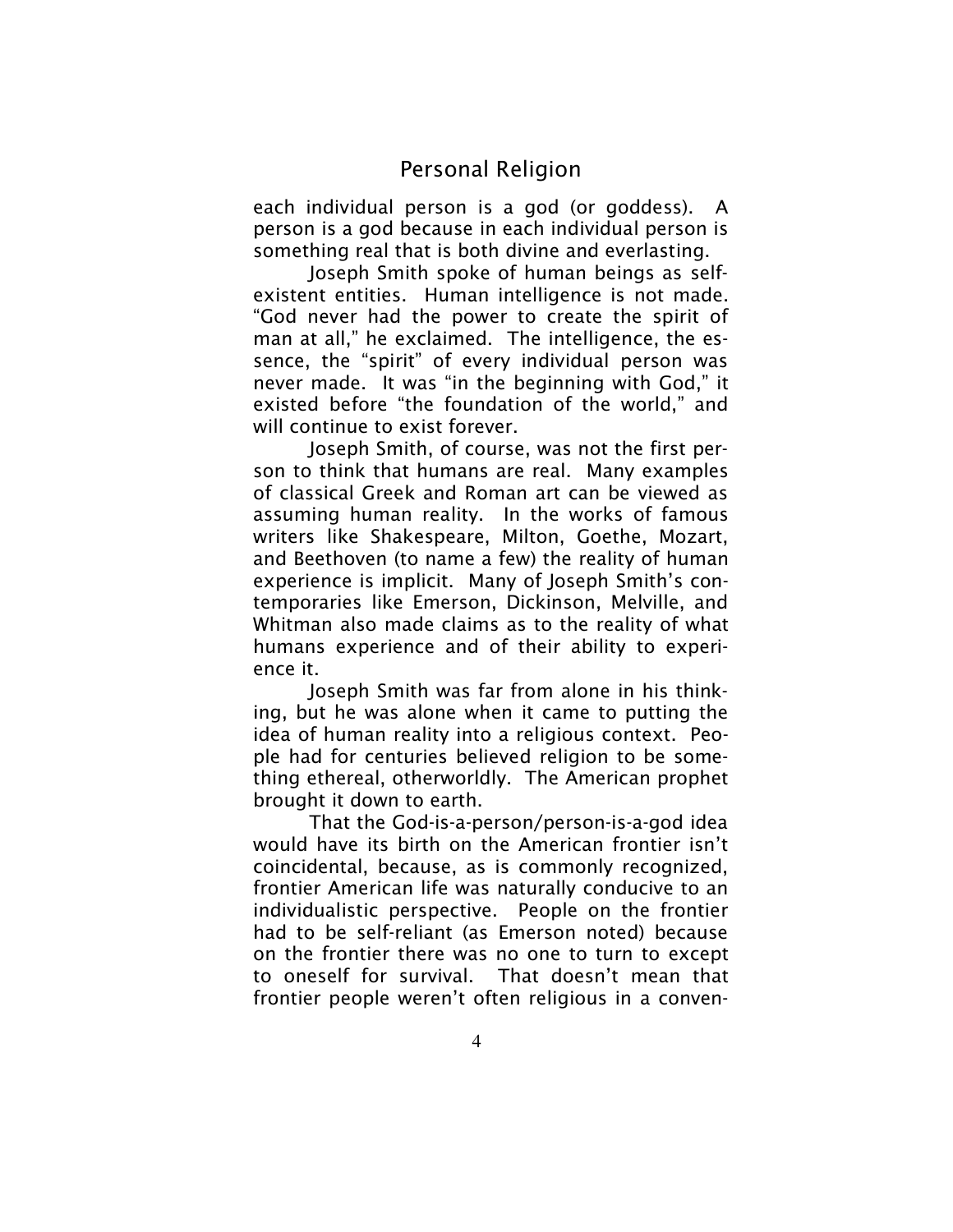tional sense. They often were, but mixed in with that religion was a healthy dose of self-sufficiency. That the two, like oil and water, don't really mix didn't matter because hearty pioneers failed to notice. They weren't sophisticated in that way.

But Joseph Smith was. He could see that selfreliance and reliance on an all-powerful "father" is impossible. It can't be both ways at once. And because for God as an absolute to rub shoulders with humans as non-absolutes is contradictory, Joseph made an obvious (and highly daring) leap and said that God is a (self-reliant) person!

\* \* \*

Joseph Smith's declaration that God is a person was both earth shattering and highly significant because he had hit on to something that was much bigger than he at the time realized. What he had done was to turn religion into an *art* as opposed to a *science*!

People had for centuries (especially since the beginning of Christianity) thought that religion was supposed to be somehow rational (like science is supposed to be). They thought that if not man then God had the answer to every religious question and that those answers are both rational and understandable (at least to God).

The idea that God is a person implies the opposite: religion isn't a science; it is an art. Religion isn't about what God knows; it is about what people believe, and because beliefs are never rational, to attempt to convey them, one doesn't *explain* them, one *expresses* them. Religious evocations aren't statements of reasoning (Thomas Aquinas to the contrary); they are expressions of belief. A catechism of religious doctrines is never representative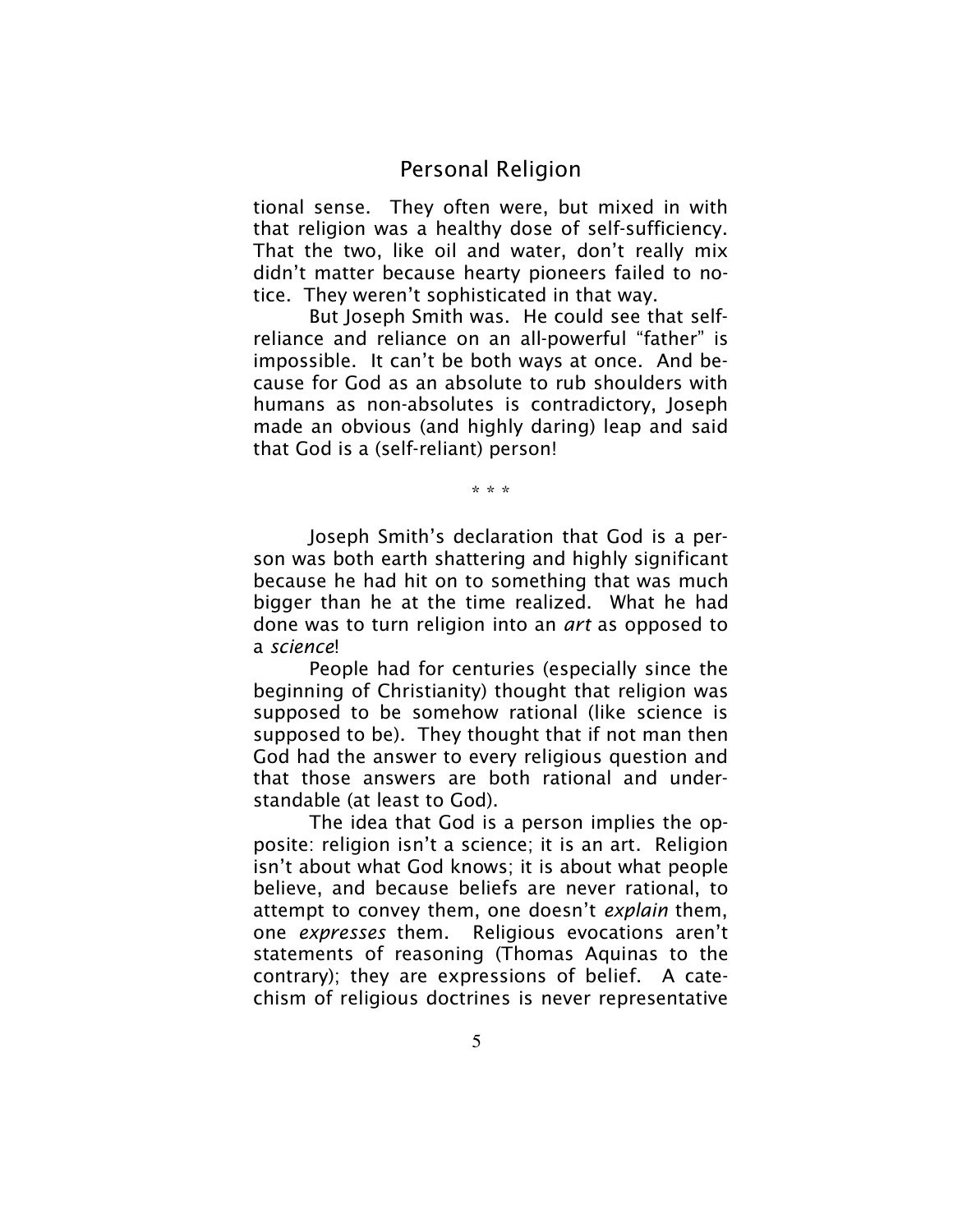of what a religion is. To get one's belief across one creates an expression that metaphorically (symbolically) stands for what the person believes (e.g., the Michelangelo frescos in the Sistine Chapel).

By saying that God is a person, Joseph Smith brought an end to the interminable arguments, disagreements, and conflicts that had plagued religion for centuries. What is essential to religion is not rationality or coherency, but rather bona fide, honest, unpretentious, human expression of belief. In other words, religion isn't true because it is doctrinally correct; it is true because it expresses how a person really feels about what the person believes in a manner that is introspectively honest rather than propagandistic and in which the technical aspects (embodiments) of the expression arise out of and are integral to the expression itself.

A look back at art history tells us that in certain select instances the religious art of whatever country, region, or age has been highly expressive. From Japanese, Chinese, South Pacific, Indian, Russian, Egyptian, Mesopotamian, Jewish, Greek, Roman, Islamic, medieval Christian, Renaissance Christian, Reformation and Counter-Reformation Christian, Enlightenment Christian, frontier American, and modern religious art come a plethora of genuine religious expressions of belief, all of which tell us not what is in the heavens but what is on the earth in people's hearts!

Religion as a set of "doctrinal truths" has been encumbered with interminable controversies that have over the centuries led first to division and exclusivity and then to hate, envy, and war. Religion as a means of human expression, on the other hand, is neither controversial nor exclusive. Religious expression brings people together rather than driving them apart. *What* a person believes is never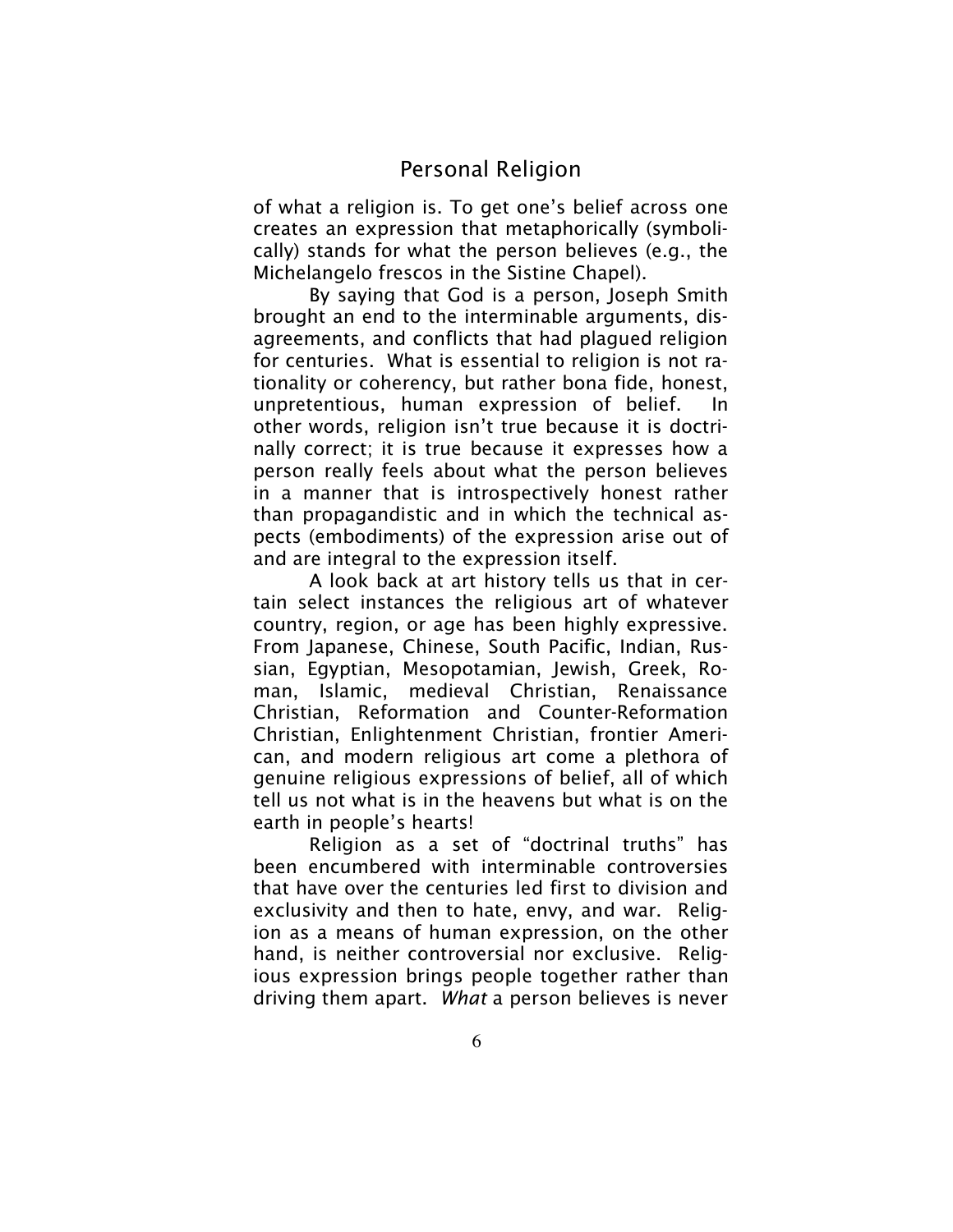true in an absolute sense. No one has ever or ever will be able to verify that what one declares to be true coincides with some absolute, forever-existing, immutable truth. Contrastingly, *why* a person believes, which is expressed by the coupling of belief with an unpretentious, non-contrived intellectual and emotional outpouring, is unequivocally true.

To believe and then to express that belief gets to the heart of why people who live in an uncertain, precarious, and highly challenging world believe as they do. A person's honest expression of belief is the justification of belief. That the belief itself is self-contradictory and groundless doesn't matter. Beliefs are not facts; they are hopes, wishes, desires. They aren't supposed to add up to anything "real" because they are only beliefs possibilities. The expression of one's beliefs is the evidence that confirms their sacredness regardless of how strange or unlikely they may appear to others.

\* \* \*

Personal religion is experiential religion. It is belief that arises out of one's personal experiences. We only know what we experience, and therefore, all knowledge comes from experience. Further, all knowledge is personal knowledge because all experience is personal.

Communication is an attempt to convey what one person knows and feels to another person. And yet, no matter how well meaning a communication might be and no matter what the means of carrying it out are, it always falls short. No person ever knows or feels what another person knows or feels because no two people experience the same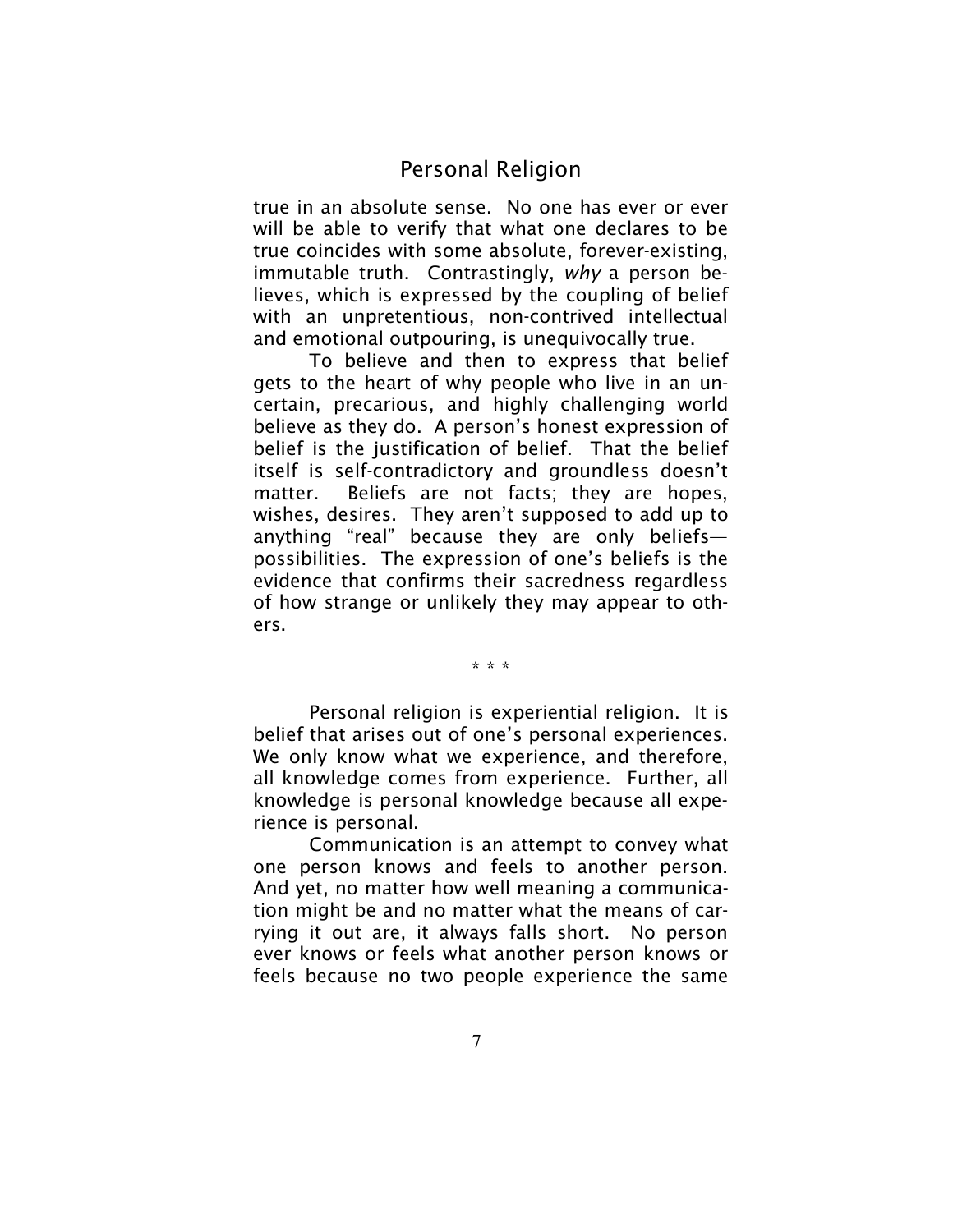things, and no person can convey to another what the person has experienced.

There is no such thing as "hard-wired" or "disc-to-disc" communication. Communication is not a means of transferring knowledge from one person to another. It is instead an expression. When we communicate we express ourselves to others. To express something we enlist both our intellectual and emotional capacities. We do not, however, as a result of our expressions convey what we think or what we feel to another person. We express ourselves because of an inward desire to get ourselves across. Despite that desire, however, the other person always walks away without knowing or feeling what we thought or what we felt.

People have failed to catch the full significance of the limitations of communication—that one cannot convey, one can only express. As a result of this limitation there is really no such thing as "scientific knowledge." One scientist does not convey to another what the scientist knows, and as a result every scientist has a differing view of what a given scientific theory is, what it means, and what evidence supports it.

People have thought that because God is allpowerful he is able to communicate in ways that are beyond human capabilities. People have thought that God can convey knowledge even if people can't. And yet, where could one find greater disagreement or more bitter disputes than in the controversies concerning the meaning of the "word of God"!

\* \* \*

The distinction between God and humans is an illusion. There is no such distinction. God is a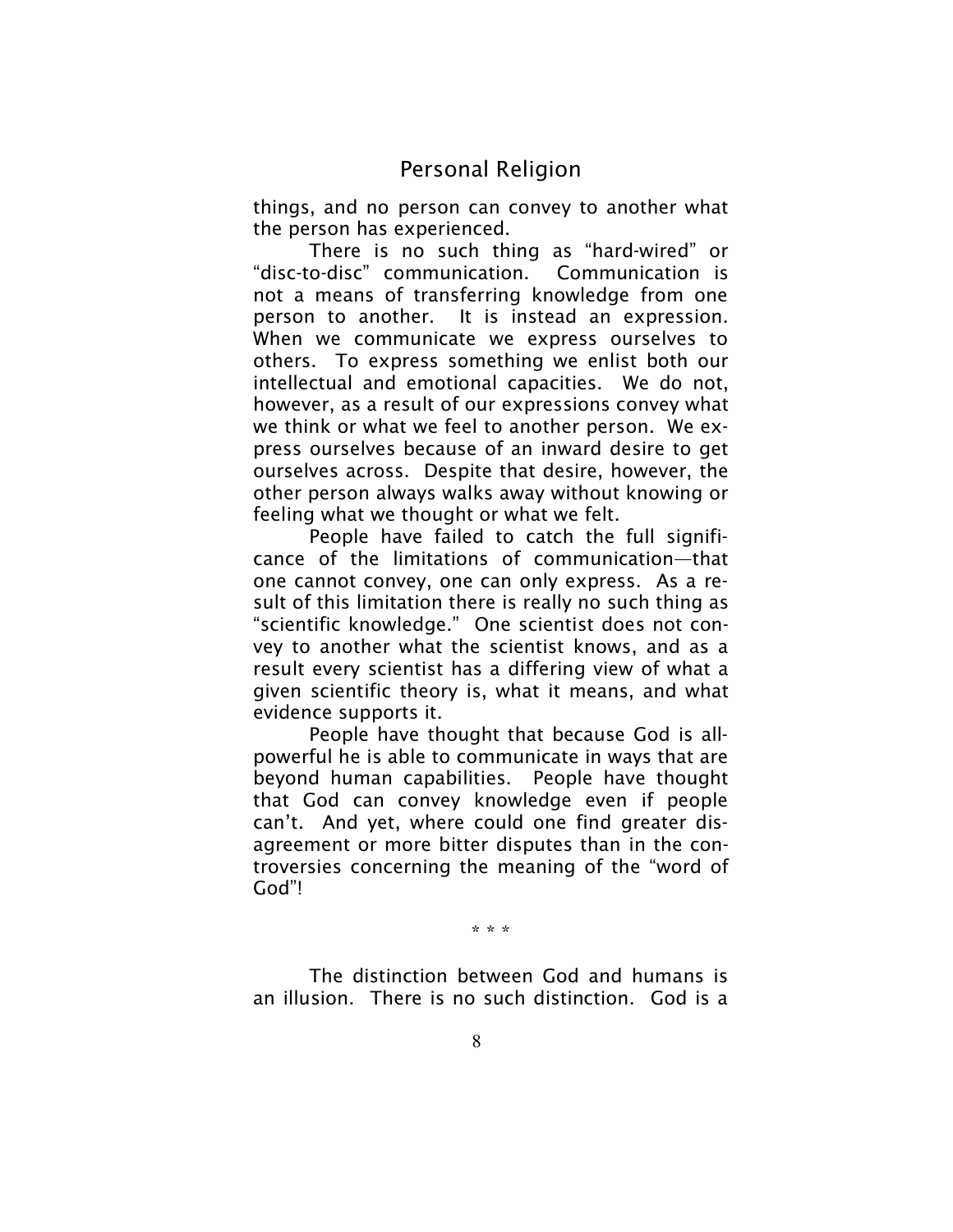person; a person is a god. Or in other words, the divine is human, and the human is divine. Existence is not a duality. There are not two states or realms of existence. There is only one, and what people experience is existence as it is and as it will always be.

Critics have said that to believe that God is a person is to lower the divine down to the human. Others see it the other way: to believe that God is a person is to raise the person up to the divine. While no belief can be proven, and no belief is true in some ultimate, absolute sense, some beliefs *are* more enticing, more compelling, more inviting, and more *fun* than others!

If the people of the past saw the world as evil and consequently hoped for a new world that would not be evil, the people of the present have seen things differently. If religious belief historically has centered on the depravity of human beings and their mortal, fleeting existence, modern personal religion turns the coin over. Rather than believing that death is God's punishment, justified because humanity's first parents were the world's first sinners, many believers today believe that death is a necessary occurrence in a cyclical existence that provides for eternal renewal. Rather than looking back to a cast-in-concrete, people-are-sinners past, people today are looking forward to a never-ending, infinite, always-fluid future.

Today, we see circularity at every turn. Our blood circulates round and round, the earth revolves on its axis, the seasons make their annual returns, the planets move in orbit around the sun, the sun moves around the center of the galaxy, the leaves come out in the springtime and fly away in the fall, and the babe that is born in humble circumstances will in time die in as equally humble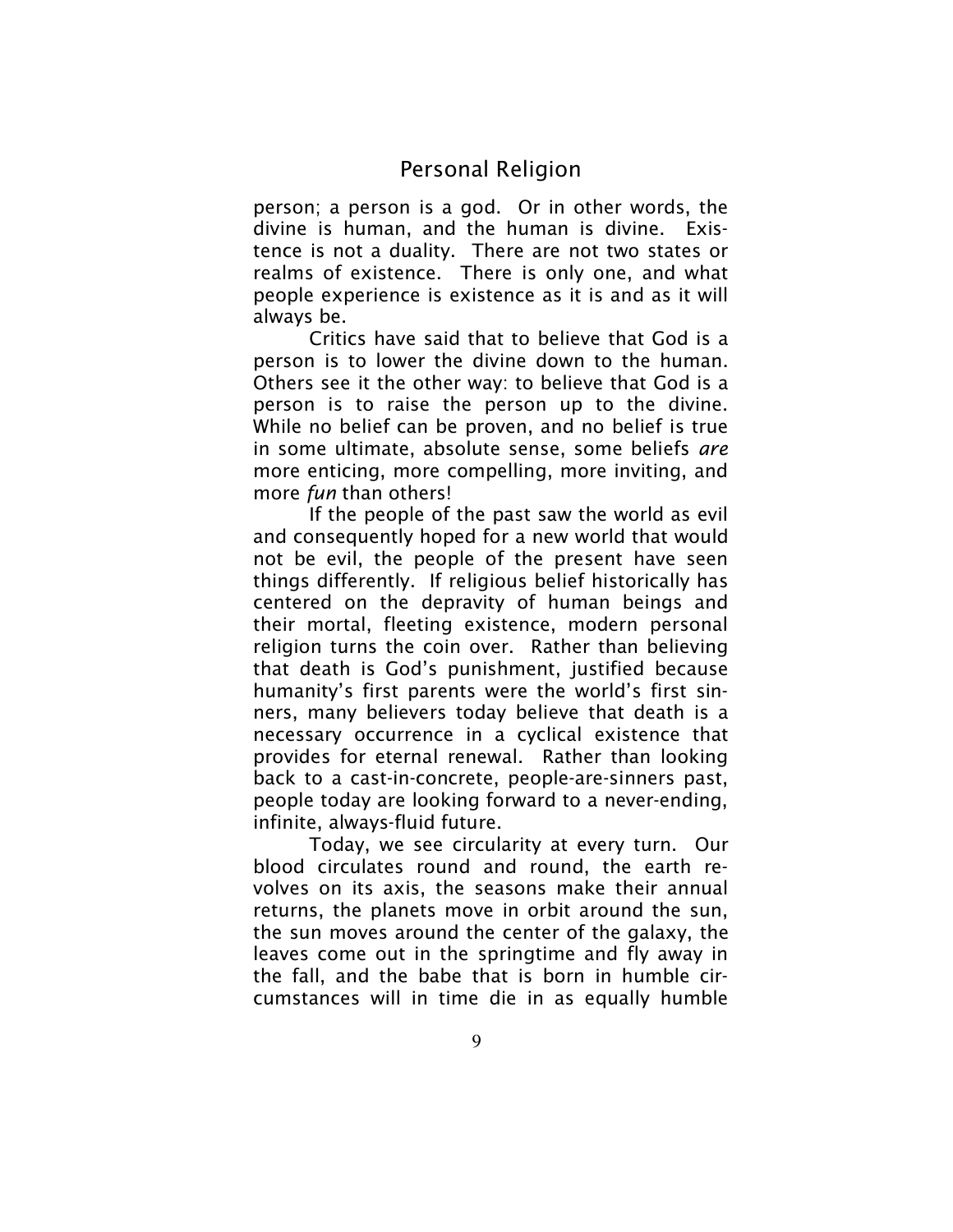circumstances. Existence is not a line. We do not come from nothing, and we won't upon leaving this world reach some final end. There is no "last" or final judgment, because there is no end. Recurring, ongoing "sinners" need recurring, ongoing "judgments"!

We don't see our lives as being finished or summed up when we die. We are as unfinished when we die as we were when we were born. There is nothing absolute or final about our existence. Existence is circular, like a spiral that either ascends or descends depending on one's perspective.

Existence isn't one; it is many. If one babe is born then an infinite number will be born. If there is one world there will be an endless number of worlds. To the idea that from a single explosion came a single universe that is slowly winding down into a single frozen oblivious state that is void of all difference and devoid of all living things, people today put their fist to the table and say, NO!

We are not born once but an infinite number of times. We don't face one challenge but an infinite number of them. We don't cry or laugh once; we will continue to cry and continue to laugh on and on ad infinitum. Life is not absolute. There is no absolute beginning to life and no absolute end. We don't live one life; we live an infinite number of lives. We are not one person; we are a new person every day and in every life. Each life is different; each life is unique; and each life is a challenge.

And yet to counteract our limitless diversity there is something constant in every person that holds the person together. When we look out at and experience a manifold world we somehow tie it together. In the world we discover an infinite number of meanings, and yet none is left astray. We bring them all together in a way that they have